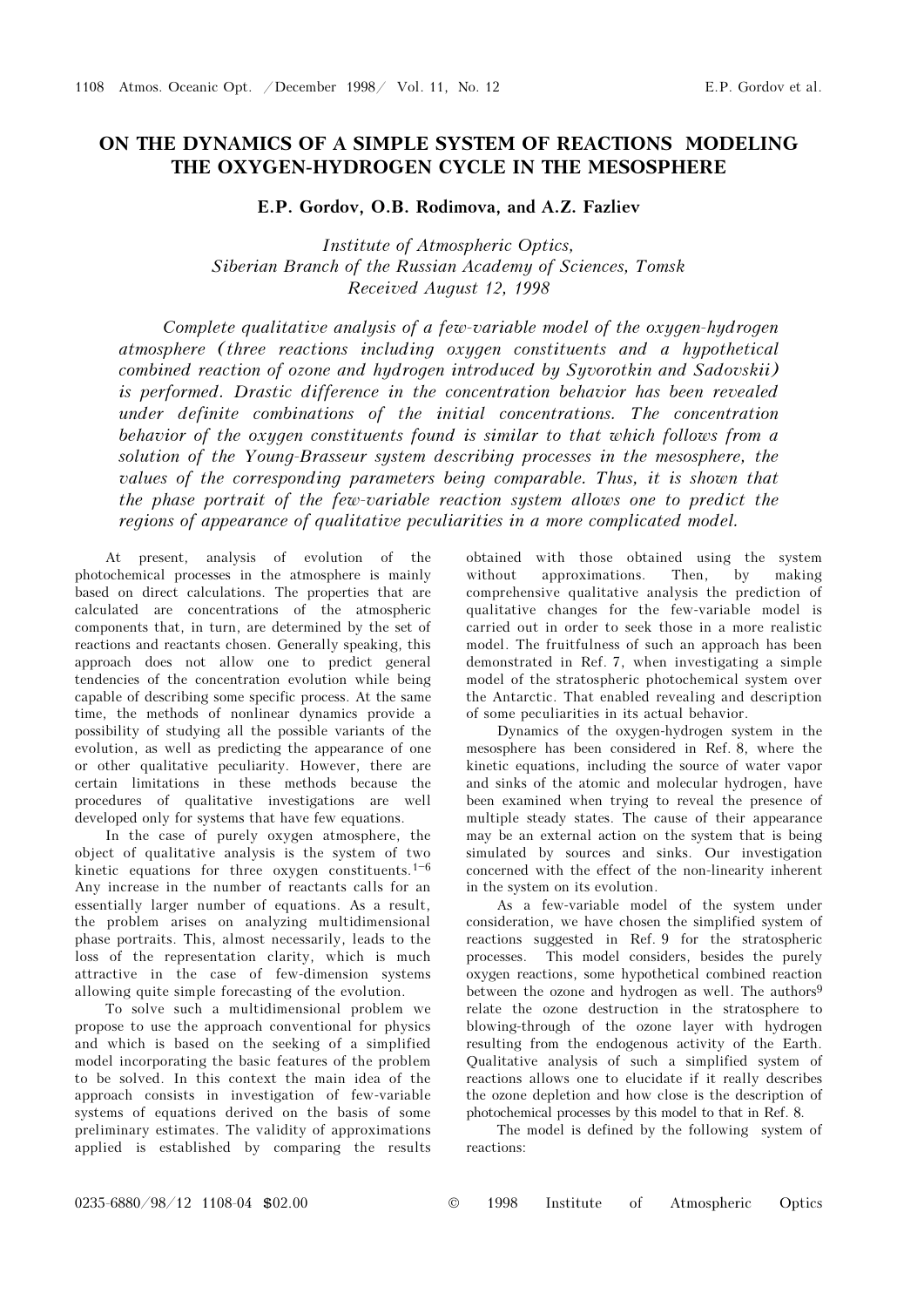$$
O_2 + hv \to O + O,
$$
  
\n
$$
n_3 + hv \to O_2 + O,
$$
  
\n
$$
O + O_2 + M \to O_3 + M,
$$
  
\n
$$
O_3 + O \to 2O_2,
$$
  
\n
$$
H_2 + O_3 + M \to H_2O + O_2 + M.
$$
 (1)

Let us denote the concentration of  $n_2$ ,  $n_1$ ,  $n_3$ ,  $m_2$ , and m<sub>2</sub>n as x, y, z, h, and w. This system must obey two laws of conservation that require conservation, in the chemical reactions, of the number of O and H atoms:

$$
2x + 3z + y + w = A,
$$
  

$$
2h + 2w = B.
$$
 (2)

The system (1) has four isolated steady states, three of which coincide with those for the purely oxygen atmosphere and one is introduced by the reaction involving hydrogen. Besides, the system has a singular straight line comprising the steady states.

The space of states of the considered system is a five-dimension space. The conservation laws (2) define in it a three-dimension plane. Its intersection with nonnegative vectors  $C_i = 0$  ( $C_i$  are the concentrations) forms a three-dimension polyhedron of reactions (the ways of its construction are given in Ref. 10) that may already be visualized.

As it appears, the system evolution can follow three scenarios depending on the magnitudes of the initial concentrations  $(A > B/2, A = B/2, A < B/2)$ .

Steady states have a character of complex singular points with stable or unstable sectors in definite planes except the point inside the reaction polyhedron, in the case with  $A > B/2$ , which is a stable node. Singular straight line within the three dimensional polyhedron coincides with one of its edge passing through its vertices  $(x = 0, y = A, z = 0, h = B/2, w = 0)$  and  $(x = 0, y = A - B/2, z = 0, h = 0, w = B/2)$ . The reaction polyhedron and the steady states in the case of  $A > B/2$  are shown in Fig. 1. In this situation there are two isolated steady states in the reaction polyhedron, the one within the polyhedron and the other its vertex  $(x = 0, y = A, z = 0, h = B/2, w = 0).$ 

The inner state in the three dimensional polyhedron, as was mentioned above, behaves as a stable node, while the state at the vertex as a saddle. The singular straight line includes the above saddle point and manifests itself as a separatrix. In other words, if the concentration of oxygen particles exceeds the concentration of particles involving hydrogen, the steady state is characterized by non-zero concentrations of oxygen constituents and water vapor whereas the hydrogen appears to be exhausted. In the case of  $A \leq B/2$  the only isolated steady state, the node, is located at a vertex of the polyhedron  $(x = 0, y = 0,$ 

 $z = 0$ ,  $h = B/2 - A$ ,  $w = B/2$ ) whereas the rest states are out of the polyhedron. The latter states are nonphysical because of their negative coordinates. The range of stability of the singular straight line in this case lies within the polyhedron and the phase trajectories terminate on this line. In other words, in the steady state the  $O_2$  and  $O_3$  concentrations are equal to zero and the concentrations of n,  $m_2$ , and  $m_2n$ depend on the initial conditions.



FIG. 1. The polyhedron of reactions describing the few-dimension oxygen-hydrogen system (1) with steady states, in the case of  $A > B/2$ .

The phase trajectories in the case of  $A > B/2$ , in the plane  $y$ , z, are shown in Fig. 2 for two characteristic values of the concentration  $w$ .

For the sake of presentation clarity the values of the rate constants and the constants determining the conservation laws have been taken close to unity when constructing the phase portraits shown in Fig. 2. As known, the topological peculiarities of the phase portraits are independent of the numerical values of constants within a wide range. However, given realistic values of the rate constants and concentrations, these peculiarities may appear to be indistinguishable because of the significant differences of the scales. For example, at the values of constants chosen for the mesosphere in Ref. 8 the same phase portrait takes the form shown in Fig. 3 ( $w = 0.1$ ). The correspondence between the phase portraits presenting the illustrative and real situations may be followed up quite easily.

Comparison of the few-variable model (1) for which the complete and pictorial qualitative analysis is possible with the comprehensive model8 can be performed by checking the presence of the specific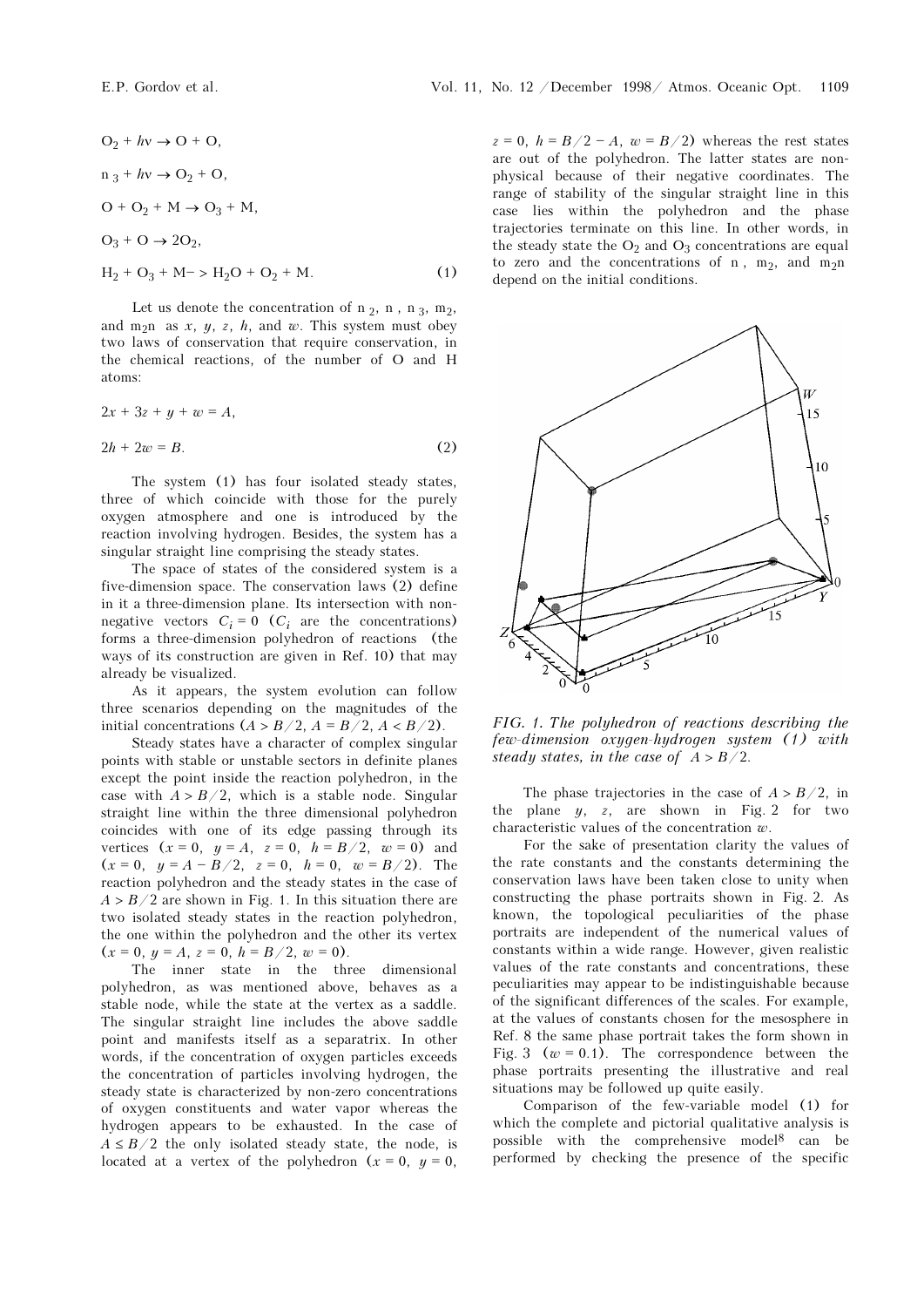

FIG. 2. Phase portraits of the few-dimension model (1), in the plane y, z for two characteristic values of concentrations  $w(A > B/2)$ :  $w = 0$  (a) and  $w = 3$  (b).

features, predicted within the framework of the fewvariable model, in the more complex model.8 The oneto-one comparison of the models is impossible since there are sources and sinks in the model from Ref. 8 whereas the model (1) considers the conservation laws. Besides, there is only one reaction in the model (1) involving the hydrogen constituents and therefore the behavior of the hydrogen-containing constituents cannot be compared to those in the model from Ref. 8. However, the comparison of the behavior of the oxygen constituents is possible and is of interest from the view point of constructing the basic model of the oxygenhydrogen atmosphere.



FIG. 3. Phase portrait of the reaction system (1) in the plane y, z with the rate constants from Ref. 8 under mesospheric conditions for concentration  $w = 0.1$  (concentrations are normalized to A).

Figure 4 presents the O and  $O_3$  concentrations as functions of time and the phase trajectories  $z(y)$  for the simplified and realistic models in the case of  $A > B/2$ . It can be seen that the tendencies of their changes are similar in both models.



FIG. 4. Concentrations of O and  $O_3$  as functions of time and the phase trajectories  $z(y)$  for the few-dimension (1) and realistic<sup>8</sup> models in the case of  $A > B/2$ : model (1), w = 109, B = 2 ⋅ 109 (a) and model,<sup>8</sup> h = 108, w = 109 (b).

Thus, it is shown, by the example of the oxygenhydrogen atmosphere, that the qualitative peculiarities of realistic models may retain in few-variable models. This gives grounds for constructing a few-variable basic model of the oxygen-hydrogen atmosphere. We suppose to continue the study of all reactions involving hydrogen constituents in order to determine their contribution into the appearance of multiple steady states and their stability. Analysis of the relaxation times is also planned to be done to choose the most